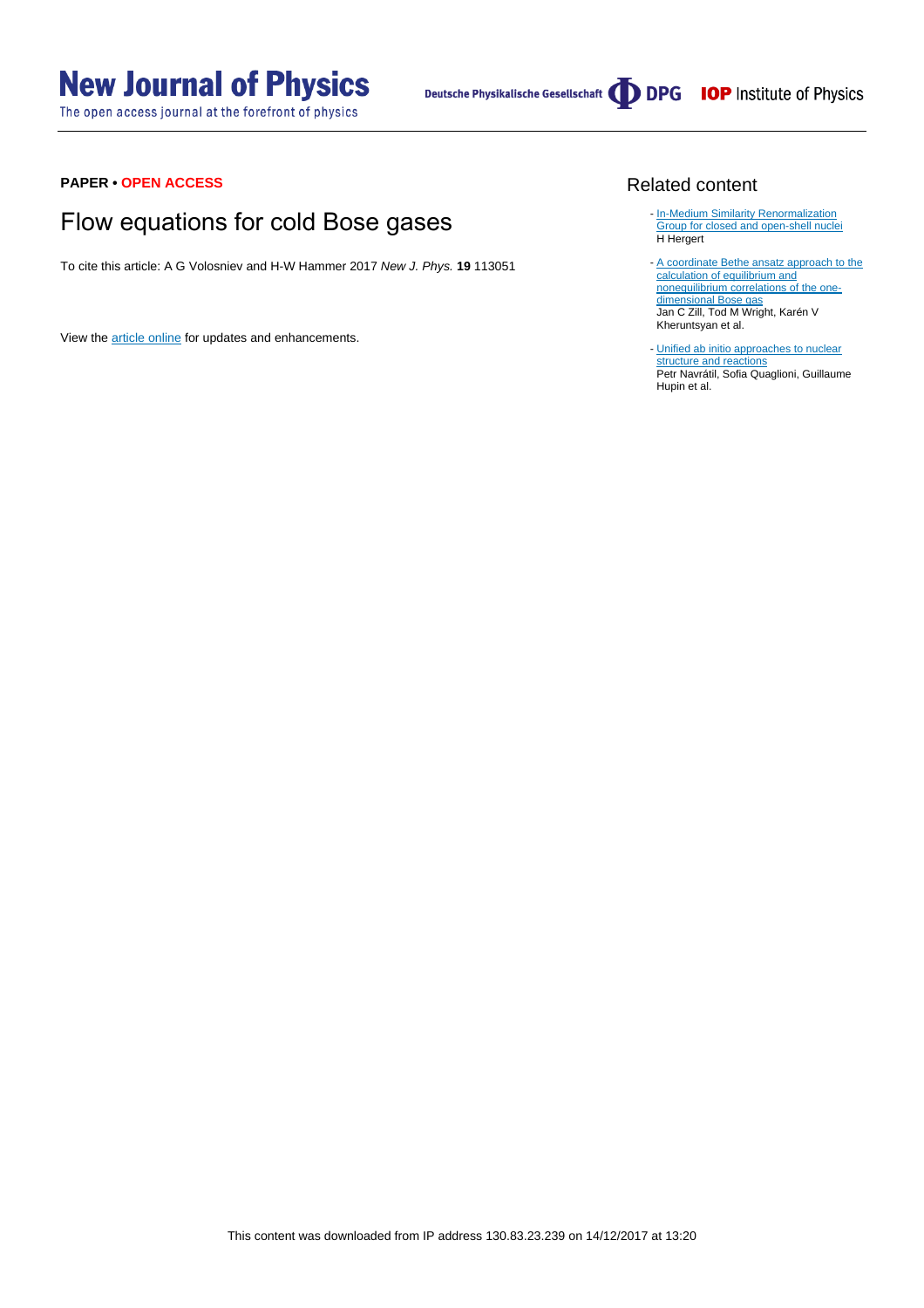### **New Journal of Physics**

The open access journal at the forefront of physics

Deutsche Physikalische Gesellschaft **DDPG** 

**IOP** Institute of Physics

Published in partnership with: Deutsche Physikalische Gesellschaft and the Institute of Physics

## CrossMark

#### OPEN ACCESS

RECEIVED 12 May 2017

REVISED 31 August 2017

ACCEPTED FOR PUBLICATION 29 September 2017

PUBLISHED 30 November 2017

Original content from this work may be used under the terms of the [Creative](http://creativecommons.org/licenses/by/3.0) [Commons Attribution 3.0](http://creativecommons.org/licenses/by/3.0) **licence** 

Any further distribution of this work must maintain attribution to the author(s) and the title of the work, journal citation and DOI.



## Flow equations for cold Bose gases

A G Volosniev<sup>1</sup> and H-W Hammer<sup>1,2</sup>

<sup>1</sup> Institut für Kernphysik, Technische Universität Darmstadt, D-64289, Darmstadt, Germany

<sup>2</sup> ExtreMe Matter Institute EMMI, GSI Helmholtzzentrum für Schwerionenforschung GmbH, D-64291, Darmstadt, Germany

E-mail: [volosniev@theorie.ikp.physik.tu-darmstadt.de](mailto:volosniev@theorie.ikp.physik.tu-darmstadt.de)

Keywords: cold Bose gases, similarity renormalization group, mesoscopic systems

#### Abstract

PAPER

We derive flow equations for cold atomic gases with one macroscopically populated energy level. The generator is chosen such that the ground state decouples from all other states in the system as the renormalization group flow progresses. We propose a self-consistent truncation scheme for the flow equations at the level of three-body operators and show how they can be used to calculate the ground state energy of a general N-body system. Moreover, we provide a general method to estimate the truncation error in the calculated energies. Finally, we test our scheme by benchmarking to the exactly solvable Lieb–Liniger model and find good agreement for weak and moderate interaction strengths.

#### 1. Introduction

The worlds of many- and few-body physics are generally far apart. In the former, the number of particles is often infinite, while few-body systems normally do not contain more than a handful of particles. The typical goal in many-body physics is to calculate thermodynamic quantities such as the energy per particle and the density profile. However, the large number of degrees of freedom in many-body systems usually means that various approximations and/or large computational resources are needed to achieve this goal. In contrast, it is often possible to solve few-body problems exactly, i.e., to find the full spectrum of the Hamiltonian and the corresponding wave functions. There is an interesting class of systems that are in between these two extremes. These are finite systems in which the number of particles is sufficiently large for many-body phenomena, such as superfluidity or Bose–Einstein condensation, to emerge  $[1-3]$  $[1-3]$  $[1-3]$  $[1-3]$  $[1-3]$ ; but they are still small enough to be within reach for numerically exact ab-initio calculations that use microscopic Hamiltonians. The investigation of such finite systems is crucial to understand how many-body phenomena arise from few-body body physics and microscopic interactions of the constituents.

To investigate this progression from few- to many-body behavior theoretically one needs reliable numerical techniques in the transition region. There are a number of suitable techniques in physics and chemistry and new methods are being developed (see, e.g., references  $[4-10]$  $[4-10]$  $[4-10]$  $[4-10]$  $[4-10]$ ). A significant breakthrough was made with the development of flow equation methods which are also referred to as the similarity renormalization group (SRG) [[11,](#page-12-0) [12](#page-12-0)]. In this approach, a set of differential equations is solved to obtain unitarily equivalent Hamiltonians with desirable properties. This set is determined by a generator, which controls the change of the Hamiltonian at every step of the evolution. Note that this generator is determined dynamically. Its matrix elements depend on the flow parameter s and are calculated at every step of the evolution from the transformed Hamiltonian. This represents one of the key advantages of the SRG, which allows one to find a (block-)diagonal representation of the Hamiltonian.

Recently a new approach based on flow equations, the in-medium similarity renormalization group (IMSRG), has been proposed for nuclear physics problems where the fundamental degrees of freedom are fermionic [[13](#page-12-0)]. The IMSRG is a very promising method for medium-mass nuclei, which lie exactly in the few- to many-body transition region discussed above (see [[14](#page-12-0)] for a recent review).

In this paper, we develop a similar method for cold Bose gases. To this end, we write flow equations for bosonic systems with a macroscopic occupation of one state. We introduce a suitable truncation scheme that facilitates numerical calculations and discuss its accuracy. In particular, we provide an algorithm to estimate the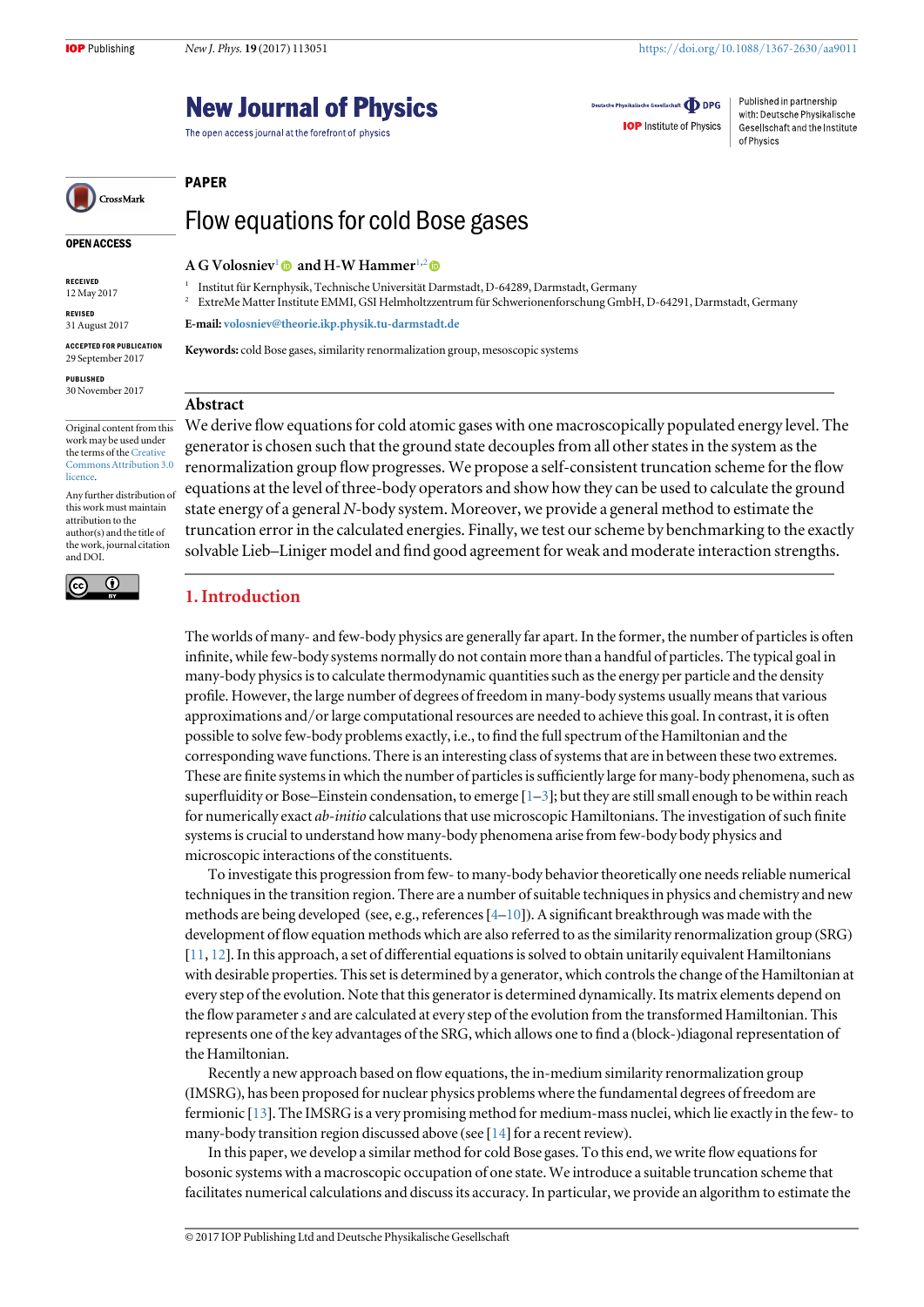<span id="page-2-0"></span>truncation error using perturbation theory. We validate our method using the exactly solvable Lieb–Liniger model in one dimension, and show that even without preliminary knowledge of the reference state our method can be used to accurately describe systems with weak and intermediate interaction strengths.

The paper is organized as follows: in section 2, we review the foundations of the SRG method. In section [3,](#page-3-0) we introduce the Hamiltonian of interest and write down the flow equations to find its eigenvalue. Here we also discuss the accuracy of our approach and provide a way to estimate the accuracy of the calculated energies. We test the method in section [4](#page-5-0) using the exactly solvable Lieb–Liniger model as a benchmark. Section [5](#page-6-0) concludes the paper with a summary of our results and a brief outlook on the generalization to three spatial dimensions. For the reader's convenience, we include six appendices with technical details on the evaluation of commutators, the truncation of the three-body operator, the convergence of the two-body energy, the effective interaction used in the Lieb–Liniger model, the use of White-type generators, and the error estimation.

#### 2. Preliminaries

For a self-contained discussion, we first review the SRG method as it forms the basis of our approach (see [[11](#page-12-0), [12,](#page-12-0) [14](#page-12-0)–[16](#page-12-0)]). To this end, we introduce a real symmetric matrix **M** that represents a linear operator in a particular basis<sup>3</sup>. If we transform this basis using some orthogonal matrix **Q** (i.e.,  $\mathbf{Q}\mathbf{Q}^T=\mathbf{I}$ , where **I** is the identity matrix) then the linear operator will be represented by the new matrix  $M(Q) \equiv QMQ^T$ , which is unitarily equivalent to **M**. The SRG equations simply describe the change of **M** for a small change of the basis:  $Q = I + \eta \delta s$  ( $|\delta s| \ll 1$ ),

$$
M(Q) = M + [\eta, M]\delta s + \dots
$$
 (1)

In the limit  $\delta s \to 0$ , the SRG equations can be written in the differential form:

$$
\frac{\mathrm{d}M_{ij}}{\mathrm{d}s} = \sum_{k} (\eta_{ik} M_{kj} - M_{ik} \eta_{kj}). \tag{2}
$$

They define the evolution of matrix elements  $M_{ij}$  driven by the skew-symmetric matrix  $\eta = -\eta^T$ . By specifying *h*, one finds a unitarily equivalent to **M** matrix with some desired properties. Note that equation (2) is often called the 'flow equation', as it defines the 'flow' of matrix elements under the SRG transformation, and the 'generator' *h* determines the flow by defining the 'direction' of the transformation at each value of s.

We illustrate the evolution using a generator  $\eta$  that contains only two non-zero elements  $\eta_{ab} = -\eta_{ba}$ , i.e.,  $\eta_{ik}(s) = \alpha(s) (\delta_{ia}\delta_{kb} - \delta_{ib}\delta_{ka})$ . This matrix leads to the system of equations

$$
\frac{\mathrm{d}M_{ij}}{\mathrm{d}s} = \alpha (M_{ib}\delta_{ja} + M_{jb}\delta_{ia} - M_{ia}\delta_{bj} - M_{ja}\delta_{bi}),\tag{3}
$$

in which the element  $M_{ab} = M_{ba}$  is transformed as

$$
\frac{dM_{ab}}{ds} = \frac{dM_{ba}}{ds} = \alpha(M_{bb} - M_{aa}).
$$
\n(4)

Let us assume that we want the flow to eliminate the element  $M_{ab}$  as  $s \to \infty$ , e.g., by demanding that  $M_{ab}(s) = M_{ab}(0)e^{-s}$ . Inserting this ansatz into (4) we find that  $\alpha = -M_{ab}/(M_{bb} - M_{aa})$  fulfills this requirement<sup>4</sup>, i.e., it decouples the basis states with numbers a and b. Note, however, that to achieve this decoupling, the flow usually needs to couple states that were not coupled before. For example, if we had  $M_{cd} = 0$ at  $s = 0$ , then this element will attain a non-zero value if  $M_{cb}\delta_{da} + M_{db}\delta_{ca} - M_{ca}\delta_{bd} - M_{da}\delta_{bc} \neq 0$ .

Let us give another example of how one can obtain a new matrix with some desired properties by choosing an appropriate generator *h*. To this end, we use a generator that contains only one row and one column, i.e.,  $\eta_{ik} = \delta_{i0} \alpha_k - \delta_{k0} \alpha_i$  with  $\alpha_0 = 0$ . The corresponding flow equations are

$$
\frac{\mathrm{d}M_{0\,i>0}}{\mathrm{d}s} = -M_{00}\alpha_i + \sum_k \alpha_k M_{ki},\tag{5}
$$

$$
\frac{\mathrm{d}M_{i>0\,j>0}}{\mathrm{d}s} = -M_{0j}\alpha_i - M_{i0}\alpha_j. \tag{6}
$$

<sup>3</sup> Two comments are in order here. First, we use bold type for matrices and operators, e.g., **M**, and italic type for the corresponding matrix elements, e.g., Mij. Second, we choose to work with a real matrix **M** to simplify the discussion. The ideas presented here can be extended straightforwardly to Hermitian matrices.

<sup>&</sup>lt;sup>4</sup> Note that to eliminate  $M_{ab}$ , we could also have chosen  $\alpha(s) = -M_{ab}f(s)/(M_{bb} - M_{aa})$  with  $f(s) > 0$ , e.g.,  $f(s) = |M_{bb} - M_{aa}|$ , as then  $\frac{dM_{ab}^2}{ds} < 0$  if  $M_{ab} \neq 0$ , which means that  $M_{ab}(s)$  dies off.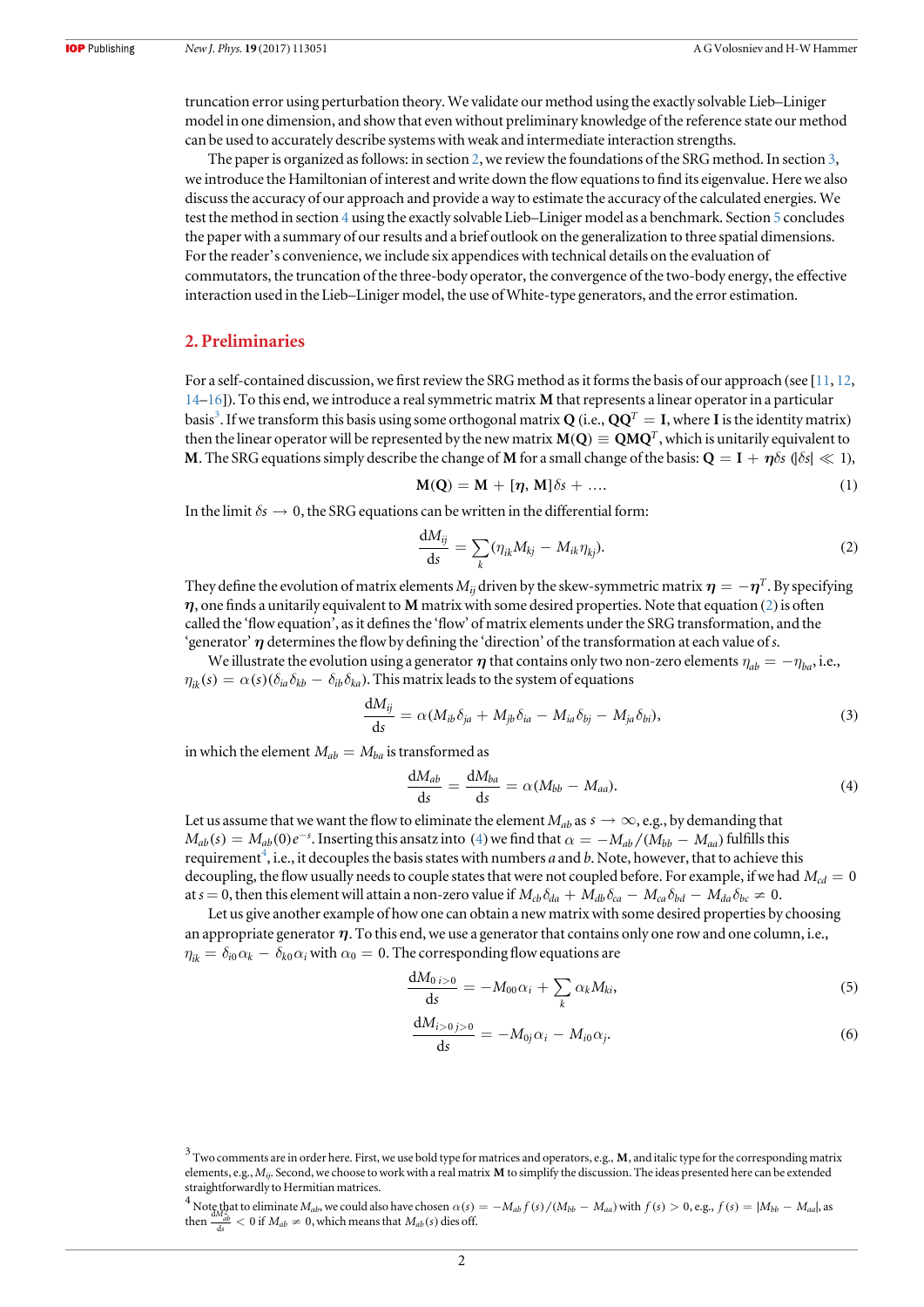<span id="page-3-0"></span>The prescription  $\alpha_{i>0} = -M_{0i}$ , which is inspired by the previous example, leads to

$$
\frac{dM_{0i>0}}{ds} = -\sum_{k\neq 0} (M_{ik} - M_{00}I_{ik})M_{0k}.\tag{7}
$$

A formal solution to this equation can be found using the Magnus expansion

$$
M_{0i}(s) = \sum_{k \neq 0} \left( \mathcal{T}e^{-\int_0^s (\mathbf{M} - M_{00} \mathbf{I})' \mathrm{d}s} \right)_{ik} M_{0k}(0), \tag{8}
$$

here  $\tau$  denotes the s-ordering operator (see, e.g., [[16,](#page-12-0) [17](#page-12-0)]), and ' means that the first row and the first column should be crossed out from the matrix. If all *M*0*<sup>j</sup>* are initially small (i.e., much smaller than the differences of the eigenvalues of **M**), then the long time behavior can be estimated by examining the matrix  $(M(0) - M_{00}(0)I)'$ . This shows that if  $M_{00}(0)$  is close to the ground state then  $M_{0i}$  is driven to zero during the evolution, and hence  $M_{00}(s \to \infty)$  is the ground state of the matrix. These considerations can be useful in physics problems, as they allow one to find eigenenergies of a system by diagonalizing (block-diagonalizing) the corresponding Hamiltonian. This statement will be exemplified below.

#### 3. Flow equations

#### 3.1. Hamiltonian

We now consider a system of N bosons that is described by the Hamiltonian

$$
\mathbf{H} = A_{ij} \boldsymbol{a}_i^{\dagger} \boldsymbol{a}_j + \frac{1}{2} B_{ijkl} \boldsymbol{a}_i^{\dagger} \boldsymbol{a}_j^{\dagger} \boldsymbol{a}_k \boldsymbol{a}_l,
$$
\n(9)

where  $a_{\alpha_1}$  is the standard annihilation operator<sup>5</sup>. Since the system is bosonic, **H** is symmetrized with respect to particle exchanges, i.e.,  $B_{ijkl} = B_{jilk} = B_{ijlk}$ . For our numerical calculations this Hamiltonian should be written as a finite-dimensional matrix. Therefore, we assume that the sums in every index run only up to some number  $n$ that defines the dimension of the used one body basis.

We are mainly interested in the ground state properties of systems with a macroscopic population of one state (condensate). To incorporate our intentions in the Hamiltonian, we normal order operators using the reference state  $\Phi = \prod_{\alpha=1}^{N} f(x_{\alpha})$ , where  $f(x)$  is some one body function that approximates the condensate (e.g., obtained by solving a suitable Gross–Pitaevski equation):

$$
a_{\alpha_1}^{\dagger} a_{\alpha_2} := a_{\alpha_1}^{\dagger} a_{\alpha_2} - I \rho_{\alpha_1 \alpha_2}, \qquad (10)
$$

$$
: a^{\dagger}_{\alpha_1} a^{\dagger}_{\alpha_2} a_{\alpha_3} a_{\alpha_4}: = a^{\dagger}_{\alpha_1} a^{\dagger}_{\alpha_2} a_{\alpha_3} a_{\alpha_4} - I \rho_{\alpha_1 \alpha_2 \alpha_3 \alpha_4} - \kappa (1 + P_{\alpha_1 \alpha_2}) (1 + P_{\alpha_3 \alpha_4}) \rho_{\alpha_2 \alpha_3}: a^{\dagger}_{\alpha_1} a_{\alpha_4}: ,
$$
\n(11)

where  $P_{\alpha_1 \alpha_2}$  exchanges the indices  $\alpha_1$  and  $\alpha_2$ ,  $\kappa \equiv \frac{N - 1}{2N}$  $\kappa \equiv \frac{N-1}{2N}, \rho_{\alpha_1 \alpha_2} \equiv \langle \Phi | \boldsymbol{a}_{\alpha_1}^{\dagger} \boldsymbol{a}_{\alpha_2} | \Phi \rangle$  $\rho_{\alpha_1\alpha_2\alpha_3\alpha_4}\equiv\langle\Phi|{\bm a}_{\alpha_1}^\dagger{\bm a}_{\alpha_2}^\dagger{\bm a}_{\alpha_3}{\bm a}_{\alpha_4}|\Phi\rangle.$  These operators connect the reference state to the states that contain one and two excitations respectively.

Using the normal-ordered operators we rewrite the Hamiltonian as

$$
\mathbf{H} = \epsilon N \mathbf{I} + f_{ij} : \boldsymbol{a}_i^{\dagger} \boldsymbol{a}_j : + \frac{1}{2} \Gamma_{ijkl} : \boldsymbol{a}_i^{\dagger} \boldsymbol{a}_j^{\dagger} \boldsymbol{a}_k \boldsymbol{a}_l : , \qquad (12)
$$

where

$$
\epsilon N = A_{ij}\rho_{ij} + \frac{1}{2}B_{ijkl}\rho_{ijkl},
$$
\n(13)

$$
f_{\alpha_1 \alpha_2} = A_{\alpha_1 \alpha_2} + 2\kappa B_{\alpha_1 i j \alpha_2} \rho_{ij},\tag{14}
$$

$$
\Gamma_{\alpha_1 \alpha_2 \alpha_3 \alpha_4} = B_{\alpha_1 \alpha_2 \alpha_3 \alpha_4},\tag{15}
$$

 $\epsilon$  is the energy per particle in the reference state, and the elements  $f_{\alpha_1\alpha_2}$  and  $\Gamma_{\alpha_1\alpha_2\alpha_3\alpha_4}$  describe one- and two-body excitations, correspondingly. We will construct the Hamiltonian matrix using the basis that contains  $f(x)$  as the zero element, therefore, from now on we use  $\rho_{\alpha_1\alpha_2} = \delta_{\alpha_1 0} \delta_{\alpha_2 0} N$  and  $\rho_{\alpha_1\alpha_2\alpha_3\alpha_4} = \delta_{\alpha_1 0} \delta_{\alpha_2 0} \delta_{\alpha_3 0} \delta_{\alpha_4 0} N(N-1)$ .

#### 3.2. Truncated flow equations

Our goal is to find a matrix representation of **H** in which the couplings to the reference state vanish, i.e.,  $f_{i0} = \Gamma_{i j00} = 0$ , so  $\epsilon$  is an eigenenergy. To achieve this, we write **H** in a particular basis and then use the flow equations

 $^5$  From now on we adopt in the numbered equations the Einstein summation convention for the letters from the Latin alphabet, i.e.,  $A_{ij}a_i^{\dagger}a_j \equiv \sum_{ii} A_{ij}a_i^{\dagger}a_j$ , and reserve the indices  $\alpha_{1,2,...}$  for the places where this convention is not implied.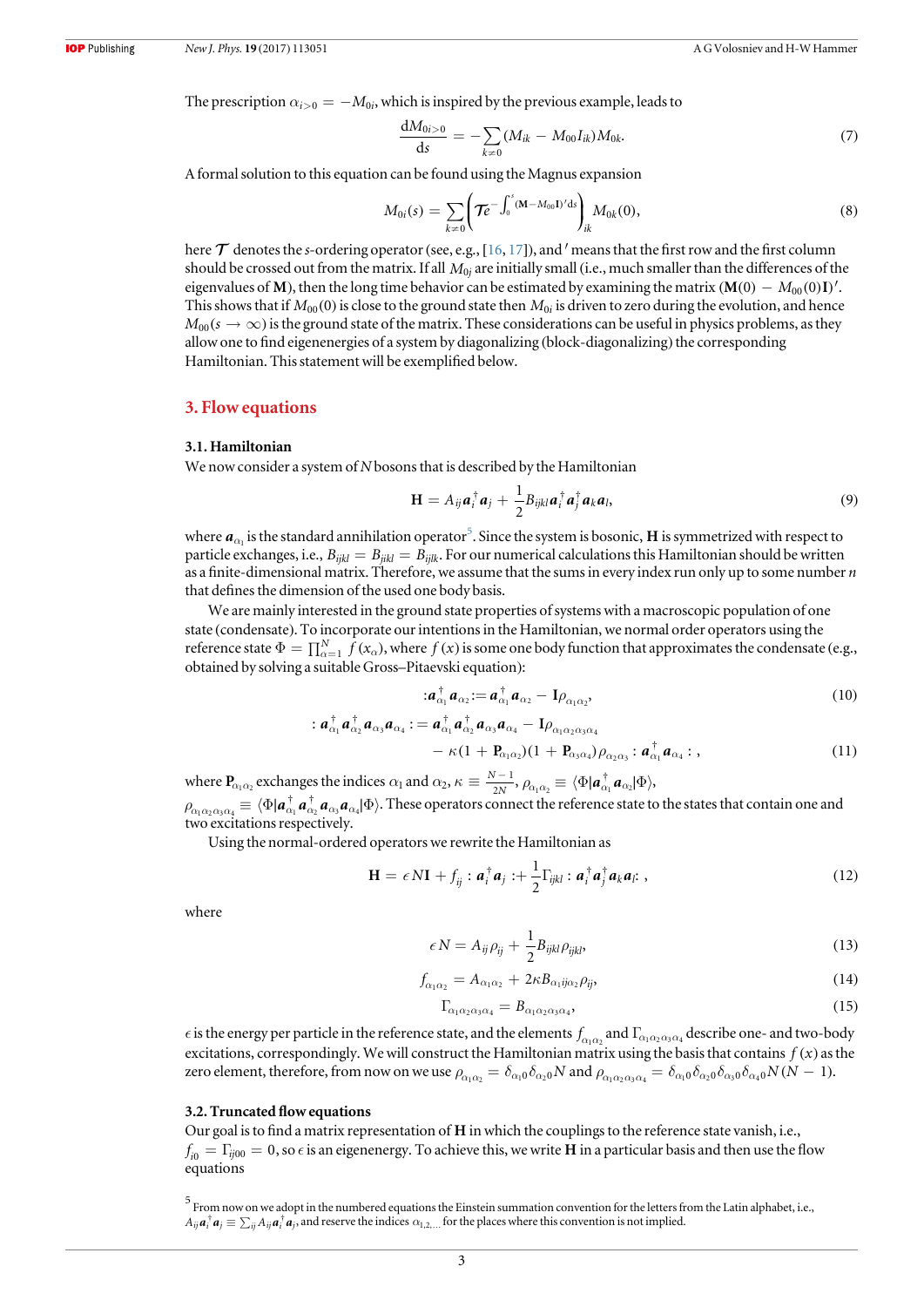$$
\frac{d\mathbf{H}(s)}{ds} = [\eta(s), \mathbf{H}(s)],\tag{16}
$$

<span id="page-4-0"></span>where the antihermitian matrix  $\eta$  eliminates the couplings. To solve this equation, we assume that during the flow the generator and the Hamiltonian contain only one- and two-body operators, i.e.,

$$
\boldsymbol{\eta}(s) = \xi_{ij}(s) : \boldsymbol{a}_i^\dagger \boldsymbol{a}_j : + \frac{1}{2} \eta_{ijkl}(s) : \boldsymbol{a}_i^\dagger \boldsymbol{a}_j^\dagger \boldsymbol{a}_k \boldsymbol{a}_l : , \qquad (17)
$$

$$
\mathbf{H}(s) = \epsilon(s)N\mathbf{I} + f_{ij}(s) : \boldsymbol{a}_i^{\dagger} \boldsymbol{a}_j : + \frac{1}{2} \Gamma_{ijkl}(s) : \boldsymbol{a}_i^{\dagger} \boldsymbol{a}_j^{\dagger} \boldsymbol{a}_k \boldsymbol{a}_l : .
$$
\n(18)

For now we leave the parameters  $\xi_{ii}$  and  $\eta_{iikl}$  undetermined. We just mention that they must be chosen such that the couplings vanish at  $s \to \infty$ . This is usually achieved by calculating  $\xi_{ii}(s)$  and  $\eta_{iikl}(s)$  for every s from the evolved matrix elements of the Hamiltonian. We give a possible choice of  $\eta$  in the next section. It is worthwhile noting that since  $\eta$  is antihermitian, the following relations must be satisfied  $\xi_{ji} = -\xi_{ji}^*$ , and  $\eta_{klij} = -\eta_{iikl}^*$ Moreover, we assume that  $\eta_{ijkl} = \eta_{jikl} = \eta_{ijlk}$ , because by construction

$$
\vdots \, a^{\dagger}_{\alpha_1} a^{\dagger}_{\alpha_2} a_{\alpha_3} a_{\alpha_4} \, :=: a^{\dagger}_{\alpha_2} a^{\dagger}_{\alpha_1} a_{\alpha_3} a_{\alpha_4} \, :=: a^{\dagger}_{\alpha_1} a^{\dagger}_{\alpha_2} a_{\alpha_4} a_{\alpha_3} \, : \, . \tag{19}
$$

Note that equations ([16](#page-3-0)–18) do not lead in a general case to a self-consistent system of equations. Indeed, the commutator<sup>6</sup> [ $\eta$ , **H**] contains the three body operator (see appendix [A](#page-8-0))

$$
[\boldsymbol{\eta},\,\mathbf{H}]^{(3)} = (\eta_{iklj}\Gamma_{jbcd} - \Gamma_{iklj}\eta_{jbcd})\boldsymbol{a}_i^{\dagger}\boldsymbol{a}_k^{\dagger}\boldsymbol{a}_l^{\dagger}\boldsymbol{a}_l\boldsymbol{a}_c\boldsymbol{a}_d,\tag{20}
$$

where the superscript (3) corresponds to the piece of the commutator that contains three-body operators. This piece is apparently beyond the scheme put forward in (17) and should be omitted. To this end, we extract from  $[\eta, H]^{(3)}$  the terms that contain at least one operator  $a_0^{\dagger}a_0$ , and put to zero the remaining pieces (called W). The operator  $a_0^\dagger a_0$  is then treated as a constant because of the assumed macroscopic occupation of the lowest state (see appendix  $B$ ).

After the three-body operator is truncated, we end up with a closed system of equations. To write it down, we equate the coefficients in front of the same operators, i.e.,

$$
\frac{d\epsilon}{ds} = S_{00} + (N-1) \left( \frac{1}{2} S_{00ii00} - S_{000000} \right),\tag{21}
$$

$$
\frac{df_{\alpha_1\alpha_2}(s)}{ds} = -(N-1)^2 (S_{0\alpha_1 00\alpha_2 0} + S_{0\alpha_1 \alpha_2 000} + S_{000\alpha_1 \alpha_2 0}) + (N-1)S_{\alpha_1 0ii0\alpha_2} \n+ S_{0\alpha_1 \alpha_2 0} + \frac{(N-1)(N-2)}{2} (S_{00\alpha_2 \alpha_1 00} + S_{0\alpha_1 00\alpha_2 0} D_{\alpha_2} D_{\alpha_1}) \n+ \frac{(N-1)(N-2)}{2} (S_{0\alpha_1 \alpha_2 000} D_{\alpha_1} + S_{000\alpha_1 \alpha_2 0} D_{\alpha_2}) + S_{\alpha_1 \alpha_2},
$$
\n(22)

$$
\frac{d\Gamma_{\alpha_1\alpha_2\alpha_3\alpha_4}(s)}{ds} = \frac{(1 + P_{\alpha_1\alpha_2})(1 + P_{\alpha_3\alpha_4})}{2}(S_{\alpha_1\alpha_2\alpha_3\alpha_4} \n- (N - 1)(S_{\alpha_1\alpha_2\alpha_300\alpha_4} + S_{\alpha_100\alpha_2\alpha_3\alpha_4} + \frac{1}{2}S_{\alpha_1\alpha_2i\alpha_3\alpha_4}) \n+ (N - 2)D_{\alpha_1}D_{\alpha_4}S_{0\alpha_1\alpha_3\alpha_2\alpha_4} + (N - 2)I_{\alpha_1\alpha_2}D_{\alpha_4}S_{\alpha_1\alpha_2\alpha_300\alpha_4} \n+ (N - 2)D_{\alpha_1}I_{\alpha_3\alpha_4}S_{\alpha_100\alpha_2\alpha_3\alpha_4} + (N - 2)I_{\alpha_1\alpha_2}I_{\alpha_3\alpha_4}S_{\alpha_1\alpha_2i\alpha_3\alpha_4},
$$
\n(23)

where  $D_{\alpha_1} = 2 - \delta_{\alpha_1 0}, I_{\alpha_1 \alpha_2} = 1 + \delta_{\alpha_1 0} \delta_{\alpha_2 0} - 2 \delta_{\alpha_2 0}$ , and

$$
S_{\alpha_1 \alpha_2}^{(1)} = \xi_{\alpha_1 i} f_{i\alpha_2} - f_{\alpha_1 i} \xi_{i\alpha_2},
$$
  
\n
$$
S_{\alpha_1 \alpha_2 \alpha_3 \alpha_4}^{(2)} = \xi_{\alpha_1 i} \Gamma_{i\alpha_2 \alpha_3 \alpha_4} - \Gamma_{\alpha_1 \alpha_2 \alpha_3 i} \xi_{i\alpha_4} + \eta_{\alpha_1 \alpha_2 \alpha_3 i} f_{i\alpha_4} - f_{\alpha_1 i} \eta_{i\alpha_2 \alpha_3 \alpha_4},
$$
  
\n
$$
S_{\alpha_1 \alpha_2 \alpha_3 \alpha_4 \alpha_5 \alpha_6} = \eta_{\alpha_1 \alpha_2 \alpha_3 i} \Gamma_{i\alpha_4 \alpha_5 \alpha_6} - \Gamma_{\alpha_1 \alpha_2 \alpha_3 i} \eta_{i\alpha_4 \alpha_5 \alpha_6}.
$$
  
\n(24)

This system of equations can be solved using standard solvers of ordinary differential equations. During the evolution, an appropriate choice of  $\eta$  eliminates the couplings  $f_{i0} = 0$  and  $\Gamma_{ij00} = 0$ , so that  $\epsilon$  ( $s \to \infty$ ) approximates an eigenenergy of the system. It is worthwhile noting that it is not guaranteed that  $\epsilon$  is close to the ground state energy, unless  $\Phi$  describes the ground state wave function 'well' (so that  $f_{i0}$  and  $\Gamma_{ij00}$  are much smaller than the differences of the eigenenergies of **H**).

#### 3.3. Error estimation

Since the flow equations are truncated at the level of three-body operators and beyond, it is important to estimate the error induced by this approximation. Let us imagine that we have integrated the flow

 $^6$  From now on we omit the argument s whenever it cannot cause confusion.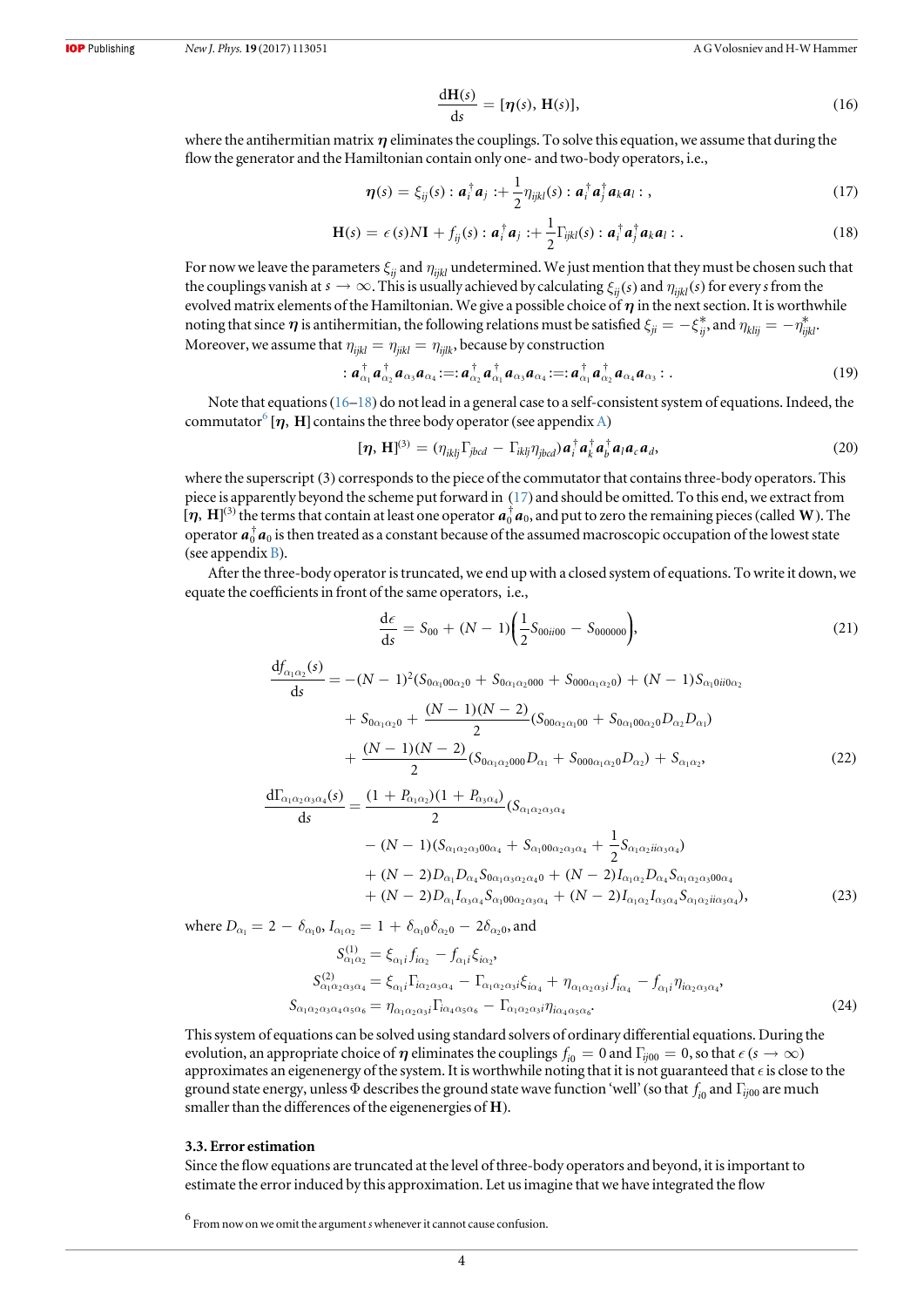<span id="page-5-0"></span>equations ([21](#page-4-0))–([23](#page-4-0)) up to  $s \to \infty$ , and obtained the operator  $H(s)$  within our truncation scheme as well as the generator  $\eta(s)$ . Now we assume that  $\eta$  is fixed for every s and use it to introduce the operator  $\mathcal H$  that solves equation ([16](#page-3-0)) with the initial condition  $\mathcal{H}(s = 0) = H(s = 0)$  without any truncations. Hence,  $\mathcal{H}$  is unitarily equivalent to  $H(0)$ . We emphasize that  $\eta(s)$  is given from the beginning for every s and not obtained dynamically as before.

The operator  $\mathcal{H}$  can be written as  $\mathcal{H}(s) = H(s) + H_a(s)$ , where  $H(s)$  is obtained from the truncated flow and **H***<sup>a</sup>* satisfies the equation

$$
\frac{d\mathbf{H}_a(s)}{ds} = \mathbf{W}(s) + [\eta(s), \mathbf{H}_a(s)],
$$
\n(25)

supplemented by the initial condition  $H_a(s = 0) = 0$ . Note that the operator  $H_a$  is generated by W, which is the part of ([20](#page-4-0)) that is neglected in our truncation scheme. Therefore, we postulate that our approximation is meaningful only if  $H_a(s \to \infty)$  can be treated as a small perturbation for the state of interest. In this case  $\epsilon$  ( $s \to \infty$ ) is close to the exact eigenenergy of the operator  $\mathcal{H}$ .

To estimate  $H_a(s)$  we write two formal solutions to (25)

$$
\mathbf{H}_a(s) = \int_0^s \mathbf{W} \mathrm{d}x + \int_0^s [\boldsymbol{\eta}(x), \mathbf{H}_a(x)] \mathrm{d}x,\tag{26}
$$

$$
\mathbf{H}_a(s) = \mathbf{U}(s) \bigg( \int_0^s \mathbf{U}^\dagger(x) \mathbf{W} \mathbf{U} \mathrm{d}x \bigg) \mathbf{U}^\dagger(s), \tag{27}
$$

where **U** is the transformation matrix generated by *h*

$$
\frac{\mathrm{d}U}{\mathrm{d}s} = \eta U \to U(s) = \mathcal{T}e^{\int_0^s \eta(x) \mathrm{d}x}.
$$
 (28)

Equations (26) and (27) allow us to estimate  $H_a(s \to \infty)$  and then use matrix perturbation theory to find the correction to the energy of the eigenstate. We will illustrate this procedure below using the Lieb–Liniger model.

#### 4. Lieb–Liniger model

To test our method, we use the exactly solvable Lieb–Liniger model [[18](#page-12-0)], which describes N spinless bosons on a ring of length L. The particles interact via delta functions, so the corresponding one-dimensional Schrödinger equation is

$$
-\frac{1}{2}\sum_{\alpha=1}^{N}\frac{\partial^{2}}{\partial x_{\alpha}^{2}}\Psi + g\sum_{\alpha_{1}<\alpha_{2}}\delta(x_{\alpha_{1}}-x_{\alpha_{2}})\Psi = E_{N}\Psi,
$$
\n(29)

where we put  $\hbar = m = 1$  for convenience. The parameters of the model are  $\gamma = g/\rho$  and  $e = 2E_N/(N\rho^2)$ , where  $\rho = N/L$  is the density of the system. Since this model is exactly solvable for any N, L and g, it gives us a good reference point for testing our approach. Note, however, that we do not expect our approach to work extremely well for large systems, as strong correlations preclude the existence of a 'true' BEC in one spatial dimension.

To write the initial matrix elements and the reference state, we use the one-body basis of plane waves, i.e.,  $\phi_i(x) = e^{ik_i x}/\sqrt{L}$ , where  $k_i \in \{0, \pm 1, \pm 2, \ldots\}$  $k_i \in \{0, \pm 1, \pm 2, \ldots\}$  $k_i \in \{0, \pm 1, \pm 2, \ldots\}$   $2\pi/L$  and  $\Phi = L^{-N/2}$ . Inspired by the discussion in section 2, we write the generator as

$$
\boldsymbol{\eta}(s) = f_{i0}(s) : \boldsymbol{a}_i^{\dagger} \boldsymbol{a}_0 : + \frac{1}{2} \Gamma_{ij00}(s) : \boldsymbol{a}_i^{\dagger} \boldsymbol{a}_j^{\dagger} \boldsymbol{a}_0 \boldsymbol{a}_0 : -\text{H.c.}
$$
\n(30)

Here we explicitly relate the parameters of the generator  $(17)$  $(17)$  $(17)$  to the parameters of the Hamiltonian  $(18)$  $(18)$  $(18)$  for every s. This generator decouples the element  $\langle \Phi | H | \Phi \rangle$  from the rest; see figure [1,](#page-6-0) where we plot  $\epsilon$  (*s*) and  $\sum_{p>0} |\langle \Phi_p|H(s)|\Phi\rangle|^2$  with  $\Phi_p$  containing one- and two-body excitations. Therefore, the latter represents the coupling to the state of interest. We see that during the flow the couplings vanish, and  $\epsilon$  ( $s \to \infty$ ) can be interpreted as the eigenvalue of the matrix. Note that we do not plot any numbers on the  $\gamma$  axis as this schematic plot is representative for all considered cases. In our code we use units with  $L = 2\pi$ , which gives a particularly simple form of the momenta, and sets the scale for the energy and s in the problem. For example, the energy difference between the two lowest non-interacting states is one, and therefore the slowest dynamics in the weakly interacting case are described approximately by  $e^{-s}$ . Figure [1](#page-6-0) shows that in these units the decoupling indeed occurs for s of  $\mathcal{O}(1)$  as expected. The study of the flow for other generators is beyond the scope of the present paper. However, we did check (see appendix [E](#page-10-0)) that the results obtained with the generator(30) agree with the results obtained using White's generator  $[14, 15]$  $[14, 15]$  $[14, 15]$  $[14, 15]$  $[14, 15]$ , which includes additional energy denominators compared to (30).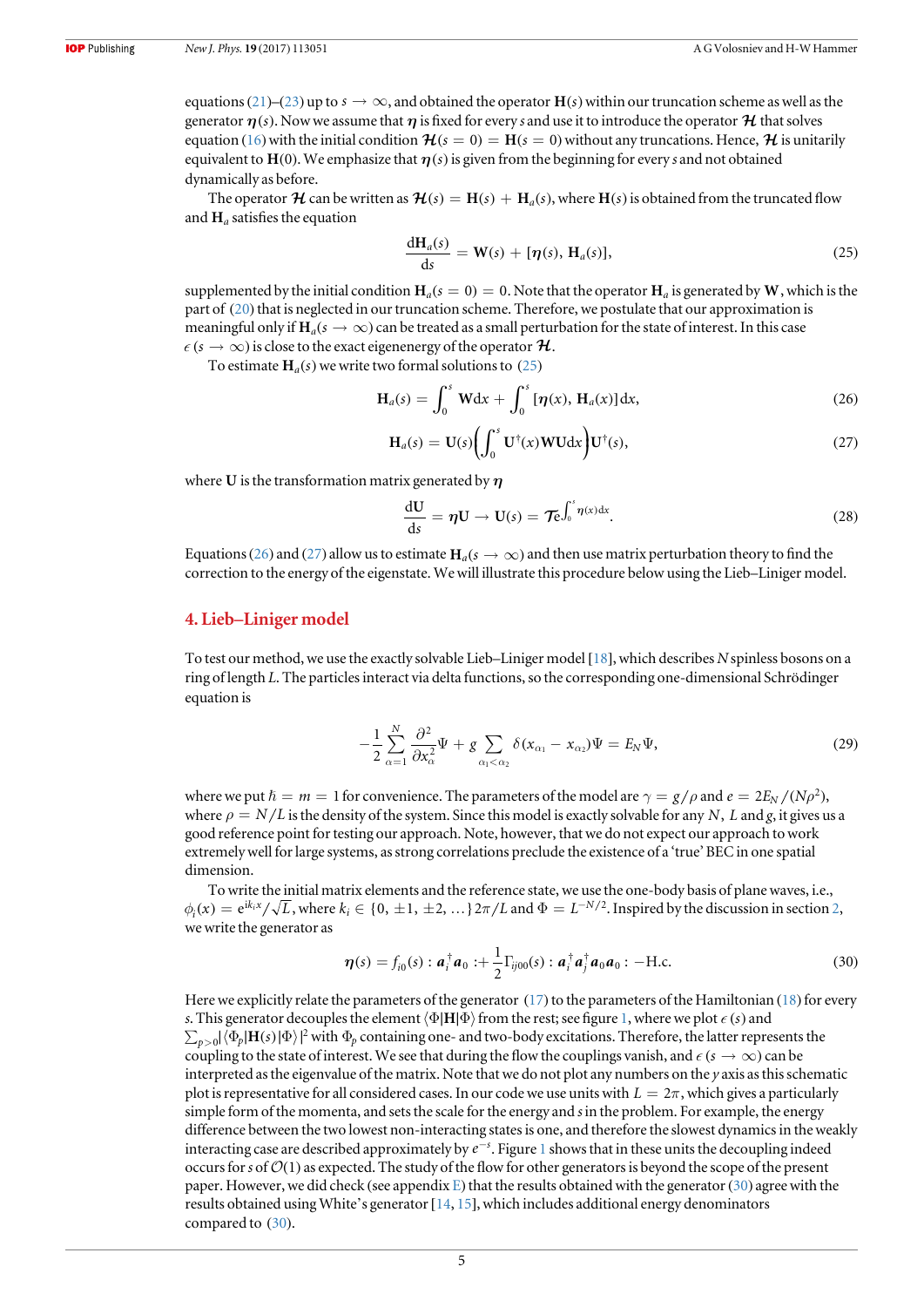<span id="page-6-0"></span>

Figure 1. The schematic representation of the flow generated by the operator  $\eta$  from ([30](#page-5-0)). The circles represent the sum of coupling terms to the  $\langle \Phi | \mathbf{H} | \Phi \rangle$  element, which vanish during the flow. The squares show the evolution of  $\langle \Phi | \mathbf{H} | \Phi \rangle$ , which is decoupled from the rest at  $s \rightarrow \infty$ .

#### 4.1. Results

 $N = 4$ . We start with  $N = 4$ . Note that for a cutoff  $n \approx 25$  (in the one-body sector this corresponds to the maximal energy of  $288\pi^2/L^2$ ), we can easily run the flow until the states are decoupled with high accuracy. Therefore, we have only two sources of error. The first is due to the truncation of the Hamiltonian at  $s = 0$ . This error vanishes in the limit of large  $n$ , but since the delta function potential has a hard core (it couples all plane waves equally strongly) the convergence to the  $n \to \infty$  limit might be relatively slow (see appendix [C](#page-8-0)). However, one can still extract accurate results either by fitting (see appendix  $C$ ) or by using an effective interaction (see appendix [D](#page-9-0)). To be on the safe side, we first solve the problem using the former method and then using the latter. The results of both methods agree well. This is demonstrated explicitly in figures  $D1$  and  $D2$  for two parameter sets.

The second error is due to the truncation of the three-body term in equation ([20](#page-4-0)). To estimate this error, we note that according to ([26](#page-5-0)) for a weak interaction  $H_a \simeq \int W ds$ . By definition, the operator W connects the state of interest to the states with three excitations. To calculate the contribution to the energy of the perturbation **H***a*, we use the standard second-order eigenvalue correction from perturbation theory, i.e.,

$$
\delta e \simeq \frac{1}{N} \sum_{p} \frac{\left( \left\langle \Phi_{p} | \int_{0}^{\infty} \mathbf{W}(s) \, ds | \Phi \right\rangle \right)^{2}}{\left\langle \Phi | \mathbf{H} | \Phi \right\rangle - \left\langle \Phi_{p} | \mathbf{H} | \Phi_{p} \right\rangle},\tag{31}
$$

where the sum goes over the all states that contain three particles excited out of the condensate. For consistency, we will keep only the lowest terms in g in the denominator.

We show our results in figure [2](#page-7-0). On the scale of the figure, the results for the bare delta-function interaction and the effective interaction are indistinguishable. We see that the SRG reproduces the exact results at weak and moderate coupling strengths. However, when the interaction strength increases the energy starts to deviate noticeably. This behavior can be understood by calculating *de*. We see that this term grows very rapidly (numerical analysis reveals that in the considered interval this term grows faster than  $\gamma^2$ ) and already at  $\gamma = \pi^2/2$  it accounts for about 25% of the SRG result. This shows that the used truncation scheme is not accurate for this  $\gamma$  making us stop our calculations.

 $N = 15$ . Our results for  $N = 15$  are shown in figure [3](#page-7-0). On the scale of the figure the results for the bare deltafunction interaction and the effective interaction are again indistinguishable. We see a similar trend as for  $N=4$ : the SRG reproduces well the exact results at small and moderate coupling strength, but fails to describe strongly interacting systems. The window of applicability of the SRG for  $N = 15$  is slightly smaller than for  $N = 4$ , which is expected from our error estimation which shows that  $\delta e$  grows with N (see appendix [F](#page-11-0)).

#### 5. Conclusions

In this paper we have developed a non-perturbative numerical procedure to address bosonic systems with a macroscopic occupation of one state. The method is based on the SRG approach in which the Hamiltonian is transformed to decouple the state of interest from the rest. This transformation is done through a sequence of infinitesimally small rotations in the state space described by a system of differential equations. To make this system solvable with the standard numerical software, we truncate it at the level of three-body operators, and

6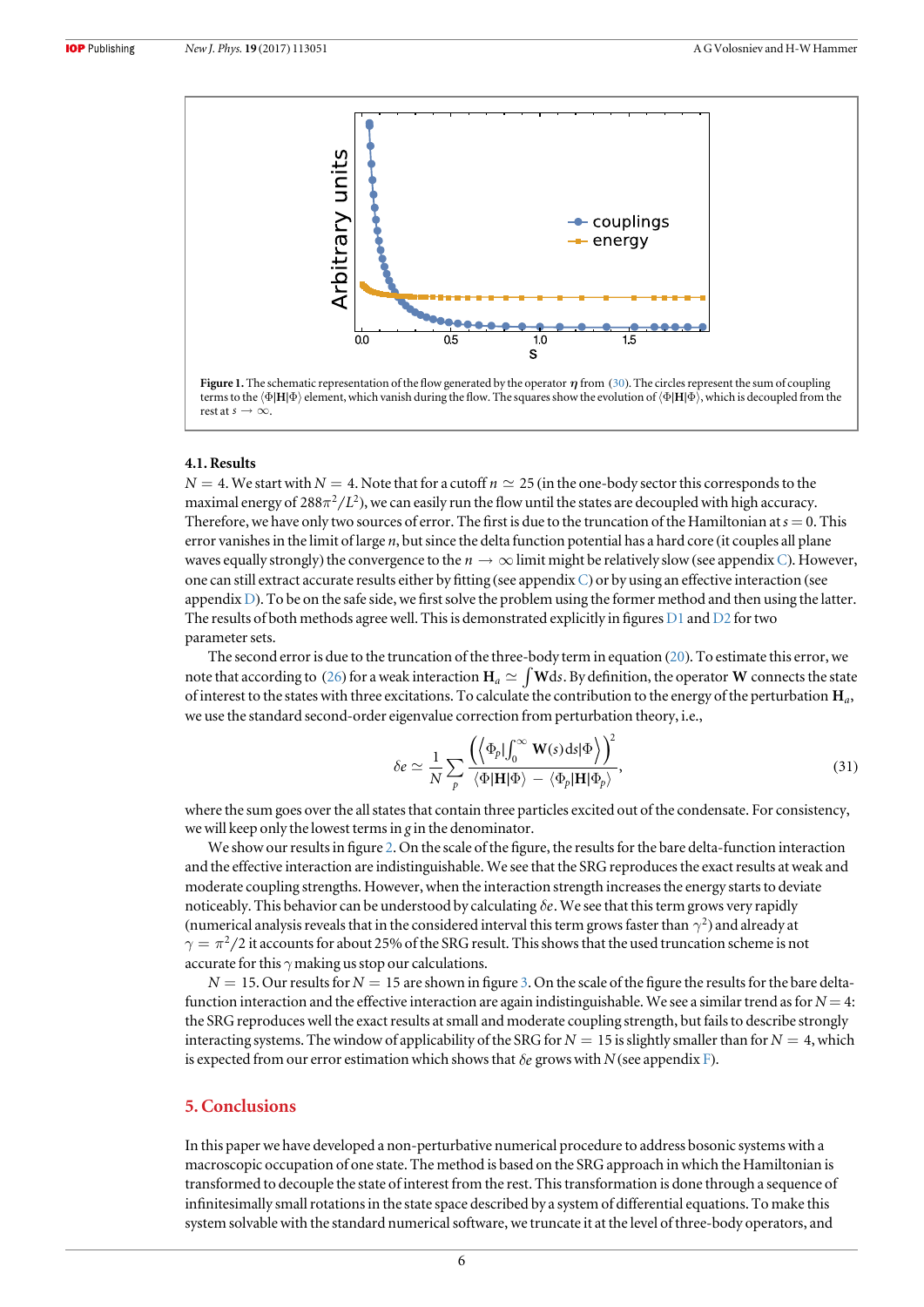<span id="page-7-0"></span>

Figure 2. The ground state energy per particle,  $e = 2E_N/(N\rho^2)$ , of the Lieb–Liniger model for  $N = 4$  as a function of the inverse interaction strength -1 *g*. The solid blue line shows the exact result [[19](#page-12-0)]. The yellow squares are the outcomes of the SRG. The blue circles additionally include the correction  $\delta e$ . The dashed line represents the ground state energy in the strong coupling limit, i.e.,  $e(1/\gamma = 0)$ . The inset shows the behavior of the correction as a function of  $-1/\gamma$ , the solid line is plotted here to guide the eyes.



present means to estimate the introduced uncertainty. To illustrate our approach we turn to the Lieb–Liniger model, which shows that our flow equations describe small systems with weak and moderate interactions well. Note that our method can be used to describe two- and three-dimensional systems and we use here a onedimensional model because its exact solutions allow us to directly test our procedure (although studies of trapped systems in one spatial dimension are interesting on their own right, see [[20](#page-12-0)] and references therein).

Our approach will allow one to study properties of trapped bosons, systems with a static or mobile impurities [[21](#page-12-0)]. Also, it will be interesting to investigate three-dimensional bosonic bound clusters that appear in different branches of physics such as <sup>4</sup>He-clusters in condensed matter physics [[22](#page-12-0)] and  $\alpha$ -clusters in nuclear physics [[23,](#page-12-0) [24](#page-12-0)]. In these cases one might need to pick the basis carefully to reduce numerical effort. For instance, if the system is spherically symmetric then the basis should be chosen accordingly (see [[14](#page-12-0)]).

With some modifications our method can be used to study other set-ups. In particular, we believe that it is possible to extend the method to bosonic systems without a condensate. To this end, one shall simply follow the steps presented above. First a reference state is used to normal order the operators. This reference state should describe an eigenstate of the Hamiltonian 'well', such that higher-body excitations are suppressed. As in the present work, the normal ordering provides one with means to truncate the differential equations, opening up the opportunity to approach N-body problems using a few-body machinery. Note that a suitable reference state in one-dimensional systems can be obtained by a linear superposition of weakly- and strongly-interacting states [[25](#page-12-0)], providing one with a good starting point for this investigation.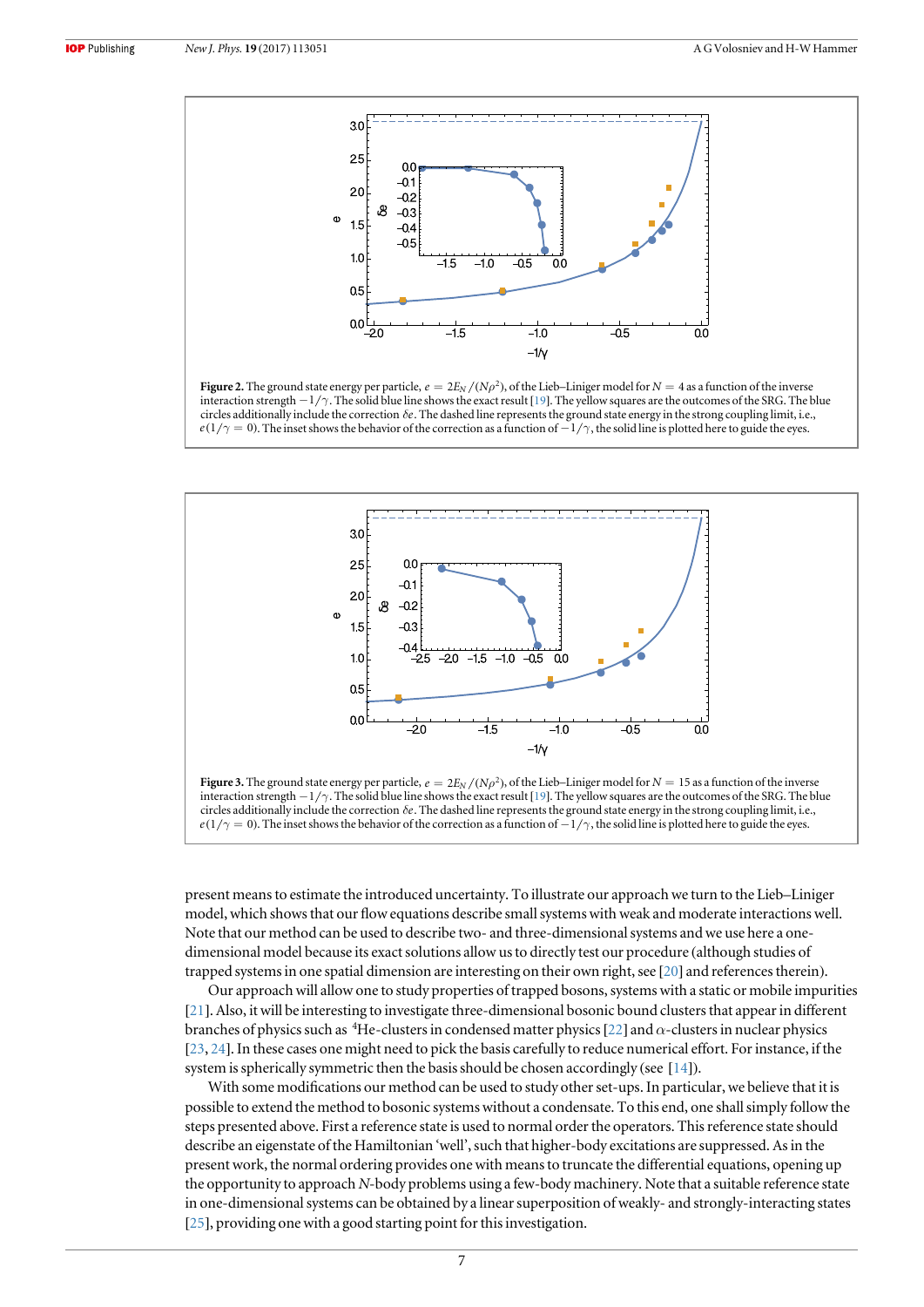#### <span id="page-8-0"></span>Acknowledgments

We thank Achim Schwenk and Nikolaj Zinner for useful conversations. AGV gratefully acknowledges the support of the Humboldt Foundation. H-WH was supported in part by the Deutsche Forschungsgemeinschaft through SFB 1245 and by the German Federal Ministry of Education and Research under contract 05P15RDFN1.

#### Appendix A. Evaluation of commutators

To write down the flow equations, we need the commutators of the terms in *h* and *H*. For the commutator of one-body operators and one- and two-body operators, we find:

$$
\lambda_{ik}\beta_{mn}[\mathbf{:}a_i^{\dagger}a_k; \mathbf{I}; a_m^{\dagger}a_n; \mathbf{I}] = (\lambda_{il}\beta_{ln} - \beta_{il}\lambda_{ln})(\mathbf{:}a_i^{\dagger}a_n; + \rho_{in}\mathbf{I}),
$$
\n(A.1)  
\n
$$
\lambda_{ik}\beta_{mnpf}[\mathbf{:}a_i^{\dagger}a_k; \mathbf{I}; a_m^{\dagger}a_n^{\dagger}a_p a_f; \mathbf{I}] = 4\kappa N(\beta_{i00l}\lambda_{lf} - \lambda_{il}\beta_{l00f})(\mathbf{:}a_i^{\dagger}a_f; + \rho_{if}\mathbf{I})
$$
\n
$$
+2(\lambda_{il}\beta_{lnpf} - \beta_{inpl}\lambda_{lf})[\mathbf{:}a_i^{\dagger}a_n^{\dagger}a_p a_f; + \rho_{inpf}\mathbf{I} + \kappa P_{inpf}\rho_{np} : a_i^{\dagger}a_f;]
$$
\n
$$
= 2N(2\kappa N - N + 1)(\beta_{000l}\lambda_{l0} - \lambda_{0l}\beta_{l000})\mathbf{I} + 4\kappa N(\lambda_{0l}\beta_{lifo} - \beta_{0if}\lambda_{l0}) : a_i^{\dagger}a_f;
$$
\n
$$
+2(\lambda_{il}\beta_{lnpf} - \beta_{inpl}\lambda_{lf}) : a_i^{\dagger}a_n^{\dagger}a_p a_f; ,
$$
\n(A.2)

here we assume that  $\beta_{\alpha_1\alpha_2\alpha_3\alpha_4}=\beta_{\alpha_2\alpha_1\alpha_3\alpha_4}=\beta_{\alpha_1\alpha_2\alpha_4\alpha_3}$ , the same will be assumed for  $\lambda_{\alpha_1\alpha_2\alpha_3\alpha_4}.$  Note that with our definition of  $\kappa = (N - 1)/(2N)$  the element proportional to **I** in the second last row vanishes. For the commutator of the two-body operators, we find:

$$
\lambda_{iklm}\beta_{abcd}[:a_i^{\dagger}a_k^{\dagger}a_l a_m; \, , :a_a^{\dagger}a_b^{\dagger}a_c a_d: ]
$$
\n
$$
=8\kappa N(\beta_{i00l}\lambda_{lnpf} - \lambda_{inpl}\beta_{l00f} - \lambda_{i00l}\beta_{lnpf} + \beta_{inpl}\lambda_{l00f}): a_i^{\dagger}a_n^{\dagger}a_p a_f: +16\kappa N^2(\kappa N - N + 1)(\lambda_{000l}\beta_{l000} - \beta_{000l}\lambda_{l000})I
$$
\n
$$
+2N(N - 1)(\lambda_{00fl}\beta_{fl00} - \beta_{00fl}\lambda_{fl00})I
$$
\n
$$
+16\kappa^2 N^2(-\lambda_{000l}\beta_{lifo} + \beta_{0ijl}\lambda_{l000} + \beta_{000l}\lambda_{lifo} - \lambda_{0ijl}\beta_{l000}
$$
\n
$$
+ \beta_{i00l}\lambda_{l00f} - \lambda_{i00l}\beta_{l00f}): a_i^{\dagger}a_f: +2(\lambda_{ikfl}\beta_{flcd} - \beta_{ikfl}\lambda_{flcd})[:a_i^{\dagger}a_k^{\dagger}a_c a_d: +4\kappa\rho_{kc}: a_i^{\dagger}a_d:]
$$
\n
$$
+4(\lambda_{iklj}\beta_{jlcd} - \beta_{iklj}\lambda_{jlcd})a_i^{\dagger}a_k^{\dagger}a_l^{\dagger}a_l a_c a_d. \qquad (A.3)
$$

The last term proportional to  $a_i^{\dagger} a_i^{\dagger} a_i^{\dagger} a_i a_i a_d$  does not fit in our approximation scheme and should be truncated. Our implementation of this truncation is discussed in appendix B.

#### Appendix B. Truncation of the three body operator

To truncate the three-body operator, we assume that the number of particles in the lowest state is large, and thus the main contribution to the ground state energy is due to the piece of  $a_i^{\dagger} a_k^{\dagger} a_l a_c a_d$  which contains at least one operator  $a_0^\dagger$  and one operator  $a_0$ . Because of the presence of the condensate, these operators are then treated as numbers, i.e.,

$$
4(\lambda_{iklm}\beta_{mbcd}-\beta_{iklm}\lambda_{mbcd})\boldsymbol{a}_i^{\dagger}\boldsymbol{a}_k^{\dagger}\boldsymbol{a}_l\boldsymbol{a}_c\boldsymbol{a}_d \simeq 4(N-2)\boldsymbol{a}_i^{\dagger}\boldsymbol{a}_j^{\dagger}\boldsymbol{a}_k\boldsymbol{a}_lL_{ijkl},
$$
\n(B.1)

where

$$
L_{\alpha_i\alpha_j\alpha_k\alpha_l} = (\lambda_{\alpha_i\alpha_j 0m} \beta_{m0\alpha_k\alpha_l} - \beta_{\alpha_i\alpha_j 0m} \lambda_{m0\alpha_k\alpha_l})(1 + \delta_{\alpha_i 0} \delta_{\alpha_j 0} - 2\delta_{\alpha_j 0})(1 + \delta_{\alpha_k 0} \delta_{\alpha_l 0} - 2\delta_{\alpha_k 0})
$$
  
+ 
$$
(\lambda_{\alpha_i\alpha_j\alpha_k m} \beta_{m0\alpha_l} - \beta_{\alpha_i\alpha_j\alpha_k m} \lambda_{m0\alpha_l})(1 + \delta_{\alpha_i 0} \delta_{\alpha_j 0} - 2\delta_{\alpha_j 0})(2 - \delta_{\alpha_l 0})
$$
  
+ 
$$
(\lambda_{\alpha_i 00m} \beta_{m\alpha_j \alpha_k \alpha_l} - \beta_{\alpha_i 00m} \lambda_{m\alpha_j \alpha_k \alpha_l})(1 + \delta_{\alpha_k 0} \delta_{\alpha_l 0} - 2\delta_{\alpha_k 0})(2 - \delta_{\alpha_l 0})
$$
  
+ 
$$
(\lambda_{\alpha_i 0\alpha_k m} \beta_{m\alpha_j 0\alpha_l} - \beta_{\alpha_i 0\alpha_k m} \lambda_{m\alpha_j 0\alpha_l})(2 - \delta_{\alpha_i 0})(2 - \delta_{\alpha_l 0}).
$$
(B.2)

#### Appendix C. Convergence of the two body energy

The delta function interaction leads to a cusp in the wave function at zero separation of particles. This nonanalyticity implies that accurate results for observables can be obtained only with a large number of plane wave states. We illustrate this statement by plotting the convergence of the ground state energy versus the number of the one-body basis states for the Lieb–Liniger model with just two particles, see figure [C1.](#page-9-0) This plot shows that even in the two-body system the convergence with  $n$  is very slow if g is large. For large  $n$  the convergence pattern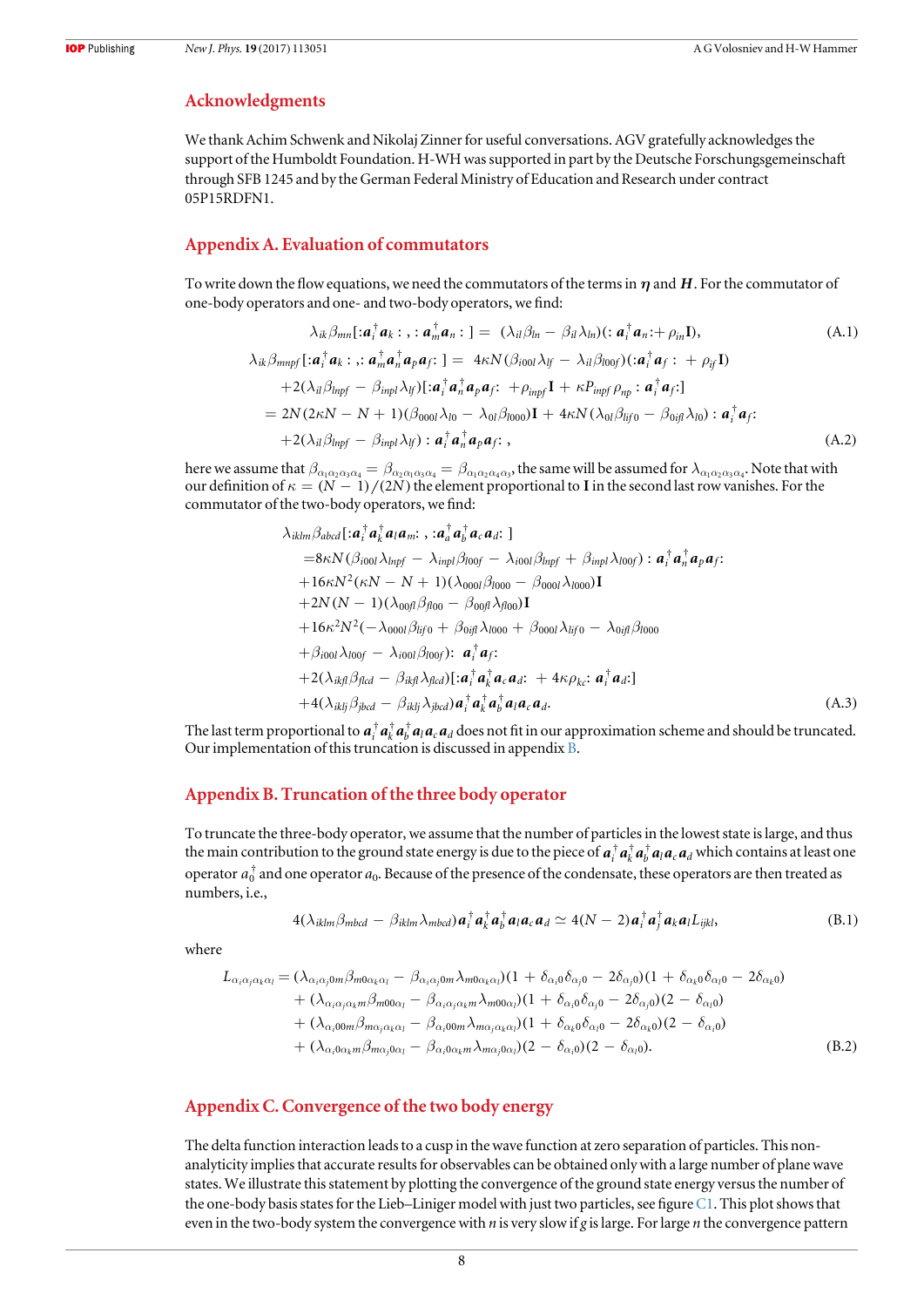<span id="page-9-0"></span>

in the figure can be well approximated by

$$
E \simeq E_{\infty} + \frac{A}{n},\tag{C.1}
$$

where A is some constant that depends on g. Note that this convergence is faster than in a harmonic oscillator [[26,](#page-12-0) [27](#page-12-0)] where it is described by  $\sim 1/\sqrt{n}$ . As is apparent from the discussion below this difference is connected to a slower growth of the energy with  $n$  in a harmonic trap compared to a ring.

To understand this convergence pattern let us assume that we have diagonalized the matrix for some cutoff *n*, and obtained the energy  $E_n$  and the wave function  $\Psi_n$ . Now let us see what happens when we diagonalize the Hamiltonian for  $n + 2$ . The corresponding matrix includes the matrix for *n* coupled to the rest via

$$
\frac{g}{L} \int e^{\frac{2i\pi (n_1 x_1 + n_2 x_2)}{L}} \delta(x_1 - x_2) \Psi_n(x_1, x_2) dx_1 dx_2, \tag{C.2}
$$

where at least one of the states  $n_1$ ,  $n_2$  was not included in the matrix for n. We have assumed that n is large so  $\Psi_n \simeq \Psi_\infty$ . The function  $\Psi_\infty(x_1, x_1) \equiv \bar{\Psi}$  is constant due to the rotational symmetry of the ring, and therefore we have

$$
\frac{g}{L} \int e^{\frac{2i\pi (n_1 x_1 + n_2 x_2)}{L}} \delta(x_1 - x_2) \Psi_n(x_1, x_2) dx_1 dx_2 \simeq g \bar{\Psi} \delta_{n_1 + n_2, 0}.
$$
 (C.3)

Now using the second order correction from matrix perturbation theory we calculate the correction to  $E_n$  due to the increase of the matrix size

$$
E_{n+2} \simeq E_n - \frac{4|gL\bar{\Psi}|^2}{\pi^2 n^2}.
$$
\n(C.4)

Summing the contributions for different *n* up to infinity, this equation leads directly to  $(C.1)$ . In general the leading order correction proportional to  $n^{-\delta}$  is characteristic for delta function interactions and we can use it to obtain accurate results from the convergence pattern. We have observed that for larger number of particles the convergence behavior is also well described by (C.1).

#### Appendix D. Effective interaction

Another way to produce accurate results for the Lieb–Liniger model is to use some effective potential that reproduces low-energy properties of the system. For relevant studies of cold atomic systems see references [[28,](#page-12-0) [29](#page-12-0)]. To introduce this potential, we first notice that all that we need to know about the interaction in our formalism is the following matrix element

$$
\frac{1}{L^2} \int e^{\frac{2\pi i (n_1 x_1 + n_2 x_2)}{L}} V(x_1 - x_2) e^{-\frac{2\pi i (n_3 x_1 + n_4 x_2)}{L}} dx_1 dx_2
$$
\n
$$
= \frac{\delta_{n_1 + n_2, n_3 + n_4}}{L} \int e^{2\pi i x (n_1 - n_3)} V(x) dx \equiv \frac{\delta_{n_1 + n_2, n_3 + n_4}}{L} V_{n_1 n_3}, \tag{D.1}
$$

where  $|n_i| \le n_{\text{max}}$  and  $n_{\text{max}}$  is the truncation parameter defined by *n*. Apparently such a matrix element also appears when we solve the Schrödinger equation in the 'relative' coordinates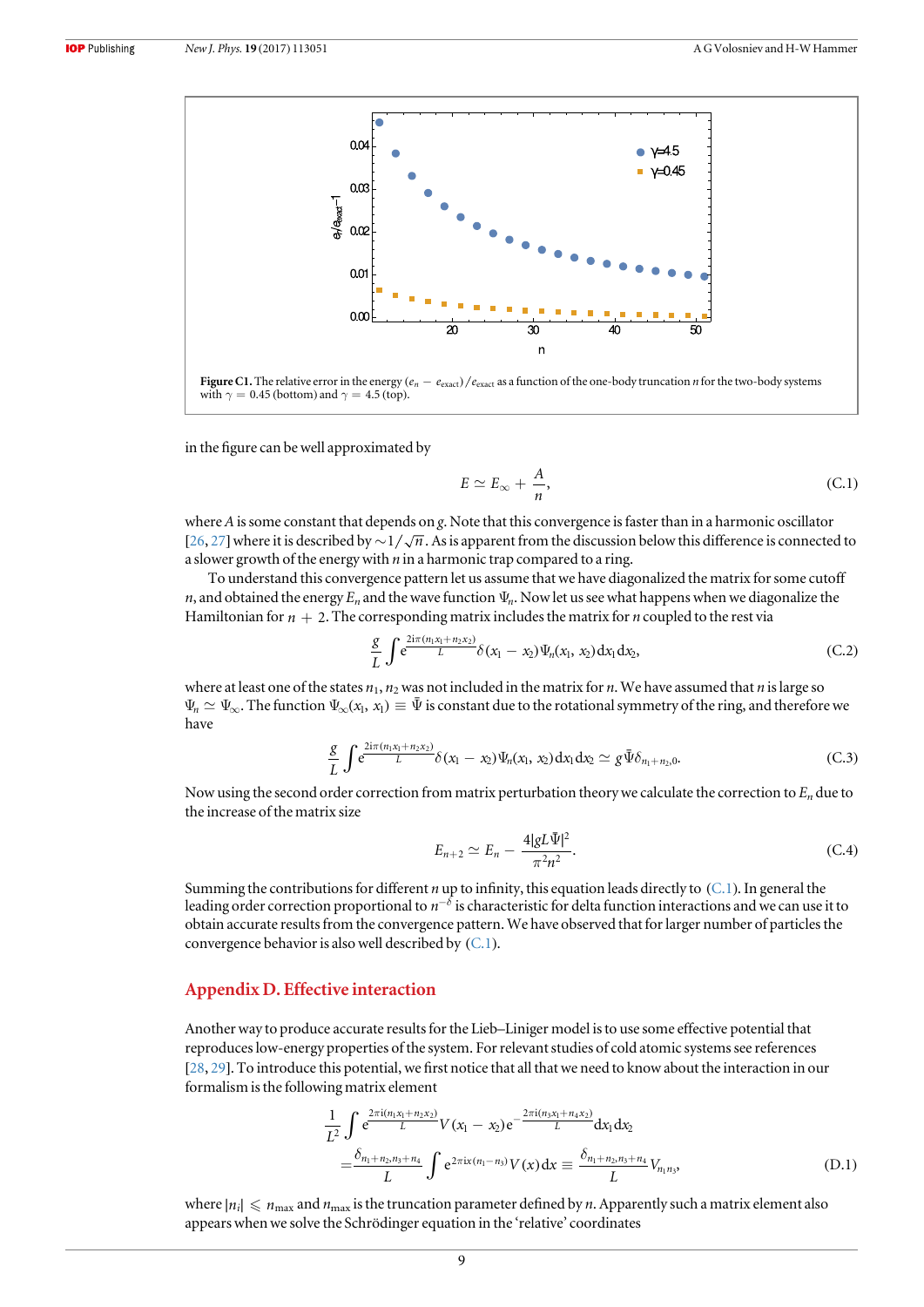<span id="page-10-0"></span>

Figure D1. The relative error in energy  $e_n/e_\infty - 1$  as a function of the one-body truncation *n*. The parameters are  $N = 4$ ,  $L = 2\pi$ , and  $\gamma = \pi^2/3 \sim 3.3$ . The value  $e_{\infty}$  is obtained from the fit  $e_n = e_{\infty} + cn^{-\delta}$ , where  $e_{\infty}$ ,  $c$ ,  $\delta$  are the fitting parameters. The values  $e_{\infty}$ obtained for the effective interaction and the delta potential differ by less than 0.01 %.

$$
-\frac{\partial^2}{\partial x^2}\psi + V(x)\psi = E\psi,
$$
 (D.2)

by expanding the wave function  $\psi$  in the plane wave basis, i.e.,  $\psi=\frac{1}{\sqrt{L}}\sum_{|n_l|\leqslant n_{\max}}a_l{\rm e}^{-2\pi{\rm i}n_lx/L}$  and solving the matrix equation

$$
(V_{\alpha_1j} + T_{\alpha_1j})\mathcal{Q}_{j\alpha_2} = \mathcal{Q}_{\alpha_1j}E_{j\alpha_2}.
$$
 (D.3)

Here  $Q$  is the matrix that contains eigenvectors as columns, **E** is the diagonal matrix that contains the eigenvalues, and **T** is the kinetic energy. Now we can turn the question around and find the potential that within our truncation space gives some specific matrices  $E$  and  $Q$ . Such the potential then reads

$$
\mathbf{V} = \mathbf{Q} \mathbf{E} \mathbf{Q}^T - \mathbf{T}.\tag{D.4}
$$

Let us now specify the desired low-energy properties. First of all, we fix the energies  $E_{\alpha\alpha}$  to the *n* lowest eigenenergies of the equation

$$
-\frac{\partial^2}{\partial x^2}\psi_\alpha + g\delta(x)\psi_\alpha = E_{\alpha\alpha}\psi_\alpha, \tag{D.5}
$$

this choice means that in the two-body sector we always obtain correct energies. Next, we define the matrix  $\mathcal Q$  as

$$
Q = \frac{1}{\sqrt{\mathbf{u}^T \mathbf{u}}} \mathbf{u},\tag{D.6}
$$

where the matrix **u** is an  $n \times n$  matrix defined as  $u_{\alpha_1\alpha_2} = \frac{1}{\sqrt{L}} \int_0^L e^{2\pi i \alpha_1 x/L} \phi_{\alpha_2}(x)$  $\frac{1}{\pi} \int_{0}^{L} e^{2\pi i \alpha_1 x/L}$ 0  $\lambda_{\alpha_1\alpha_2} = \frac{1}{\sqrt{L}}\int_0^L e^{2\pi i \alpha_1 x/L} \phi_{\alpha_2}(x)$ . We see that if  $n \to \infty$  then  ${\bf u}^T{\bf u}\to 1,$  and we have  ${\cal Q}\to{\bf u}$  . Therefore, the matrix  ${\cal Q}$  is an orthogonal matrix that approximates the eigenstates and for  $n \to \infty$  it reproduces the exact results.

The effective interaction shows faster convergence than the zero-range interaction, see figures  $D1$  and  $D2$ , which depict our results for a few representative cases. By comparing the fitted values for the zero-range interaction and for the effective interaction we cross-check the two methods and insure accuracy of our results. The convergence pattern for the delta function potential is usually well described by  $C.1$ . Note that we cannot directly apply the same line of arguments to find the convergence pattern for the effective interaction potential. Indeed, in this case the increase of the matrix size leads to a change of all matrix elements, and, therefore, standard perturbation theory cannot be used.

#### Appendix E. Other generators

In section [2,](#page-2-0) we present examples of different generators that can be used to create the flow, see also [[12](#page-12-0)–[16](#page-12-0)]. In the main text, we illustrate our method using exclusively the operator ([30](#page-5-0)) and leave other generators for future studies. Note that other  $\eta$  can be used directly in the derived flow equations ([21](#page-4-0))–([23](#page-4-0)) after the parameters of the generator ([17](#page-4-0)) are specified. In this appendix, we briefly discuss the use of the White-type generator

$$
\boldsymbol{\eta}^{\text{White}}(s) = \xi_{i0}(s) : \boldsymbol{a}_i^{\dagger} \boldsymbol{a}_0 : + \frac{1}{2} \eta_{ij00}(s) : \boldsymbol{a}_i^{\dagger} \boldsymbol{a}_j^{\dagger} \boldsymbol{a}_0 \boldsymbol{a}_0 : -\text{H.c.},
$$
\n(E.1)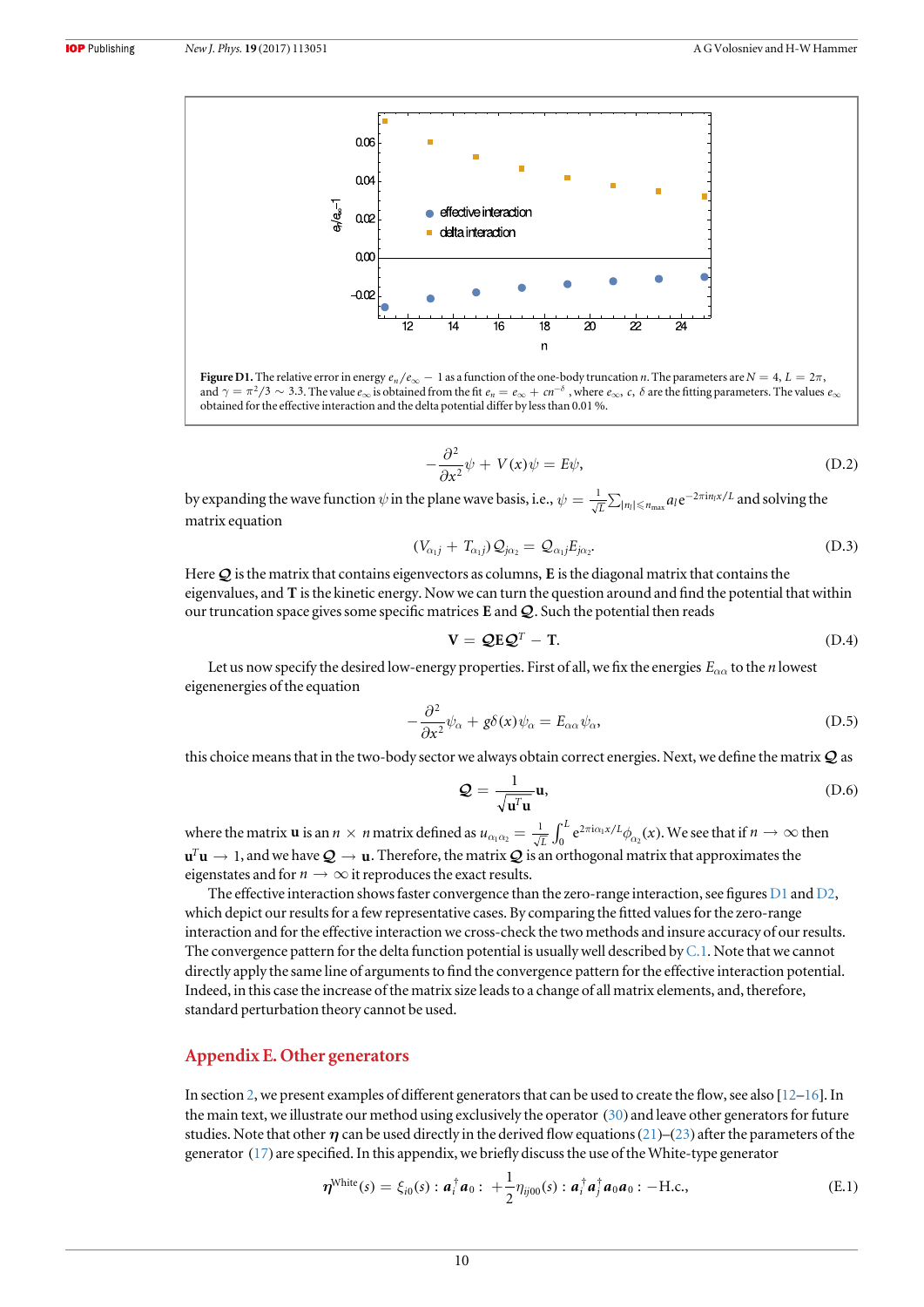<span id="page-11-0"></span>

Figure D2. The relative error in energy  $e_n/e_\infty - 1$  as a function of the one-body truncation *n*. The parameters are  $N = 15$ ,  $L = 2\pi$ , and  $\gamma = 5\pi^2/21 \sim 2.35$ . The value  $e_{\infty}$  is obtained from the fit  $e_n = e_{\infty} + cn^{-\delta}$ , where  $e_{\infty}$ , c,  $\delta$  are the fitting parameters. The values  $e_{\infty}$  obtained for the effective interaction and the delta potential differ by less than 1 %.



where

$$
\xi_{\alpha 0} = \frac{f_{\alpha 0}}{f_{\alpha \alpha} - f_{00}}, \qquad \eta_{\alpha_1 \alpha_2 00} = \frac{\Gamma_{\alpha_1 \alpha_2 00}}{f_{\alpha_1 \alpha_1} + f_{\alpha_2 \alpha_2} - 2f_{00}}.
$$
\n(E.2)

This generator is similar to the one in ([30](#page-5-0)) but it has additional energy denominators. As can be infered from section [2](#page-2-0) for weak interactions this leads to the simultaneous decay of all couplings with  $e^{-s}$ .

Without truncation, the operators  $\eta^{\text{White}}$  and  $\eta$  in ([30](#page-5-0)) define a unitary transformation and consequently lead to the exact energies. Our truncation scheme spoils this property, but it turns out that for the considered cases the results of the two generators are still very close to each other. We illustrate this statement in figure E1 for  $N = 4$  and  $\gamma = \pi^2/2$ . The correction  $\delta e$  for this case accounts for about quarter of the SRG result meaning that the truncation procedure is no longer accurate, still the relative difference between the two results is a fraction of a percent. Therefore, for this problem these two generators can be used interchangeably.

#### Appendix F. Dependence of *de* on N

In our work we noticed that  $\delta e$  from ([31](#page-6-0)) increases with the number of particles N for a fixed  $\gamma$ . This feature can be observed in figures [2](#page-7-0) and [3](#page-7-0) where for same values of  $\gamma$  these corrections in the  $N = 4$  case are smaller than in the  $N = 15$  case. We report a similar behavior also in [[21](#page-12-0)]. To understand this growth, let us first analyze the flow equations ([21](#page-4-0))–([23](#page-4-0)) with the generator ([30](#page-5-0)) in the limit  $gN \to 0$ . In this case  $S_{\alpha_1\alpha_2\alpha_3\alpha_4} \ll NS_{\alpha_1\alpha_2\alpha_3\alpha_4\alpha_5\alpha_6}$ , and, thus,